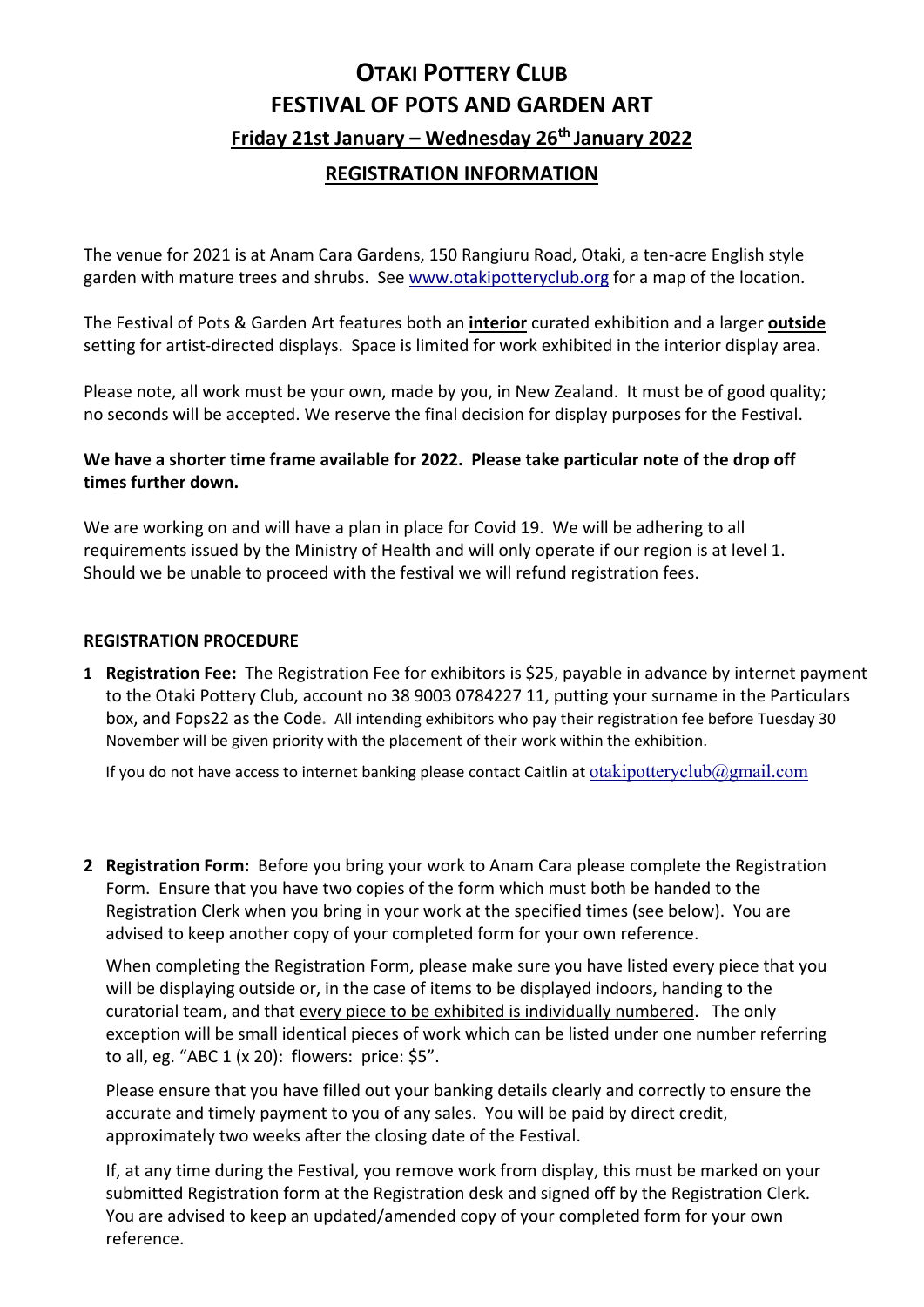# **3 Labelling:**

Each piece of work needs to be individually labelled with

- 1) Your 3-letter identification code, eg, ABC and
- 2) The identifying number of your work;
- 3) The price.
- 4) A brief description if space allows, eg, blue bowl.
- 5) NO other numbers or letters please, our system does not allow for them. We want to make payment to you as simple as possible.

 Labels are of your own choosing: ie they can be laminated and tied on or stuck on, if appropriate. For those items exhibited outside the label must be weatherproof and we do recommend two labels, one visible on the outside surface and another stuck on the bottom of the item, in case the sun fades the original label or the wind blows it off. Laminating can be arranged at \$2 per A4 sheet.

Some exhibitors might like to use their own business cards and create labels on the reverse. We do emphasise that labelling of your items is your own responsibility and is most important and incorrectly labelled items will be withdrawn from the exhibition to avoid confusion. If you have any queries, please contact Wendi at [festivalpots@gmail.com](mailto:festivalpots@gmail.com) or by text on 0210460580.

#### **Returning exhibitors please use the same code as last year.**

#### **4 GENERAL INFORMATION**

#### **INSIDE EXHIBITORS**

Our experienced curator will be on hand throughout the Festival to control the display of the indoor exhibition. The space is limited and the display will be refreshed and rearranged as items sell to ensure all work is continually displayed to overall best advantage. All effort is made to show all the work you bring to best advantage whilst ensuring overall cohesive display, adequate accessibility and a sense of fairness to all participants.

- The curator may move outdoor work indoors where suitable, and vice versa if required for the benefit of the display.
- If your work requires its own display, you are required to provide it, and it must be a good quality standard. Please label any displays.

The interior exhibition space is at a premium, so some work may be placed in temporary storage until we have space to safely display it. For framed art - we may request that you store additional items until we can accommodate them as wall space becomes free.

#### **We have a shorter timeframe to work with this year, so please note these times and dates:**

All framed or wall hung work to be displayed inside must be delivered between **4-7pm on Monday 17th January 2022.** 

**NB:** We will not be able to display interior wall hung work delivered outside these times. It will be stored as spare stock out the back and brought out for display as stock sells.

All other work to be displayed inside must be delivered between **10am-4pm on Tuesday 18th January 2022**.

**ABC #5 \$30 Blue bowl**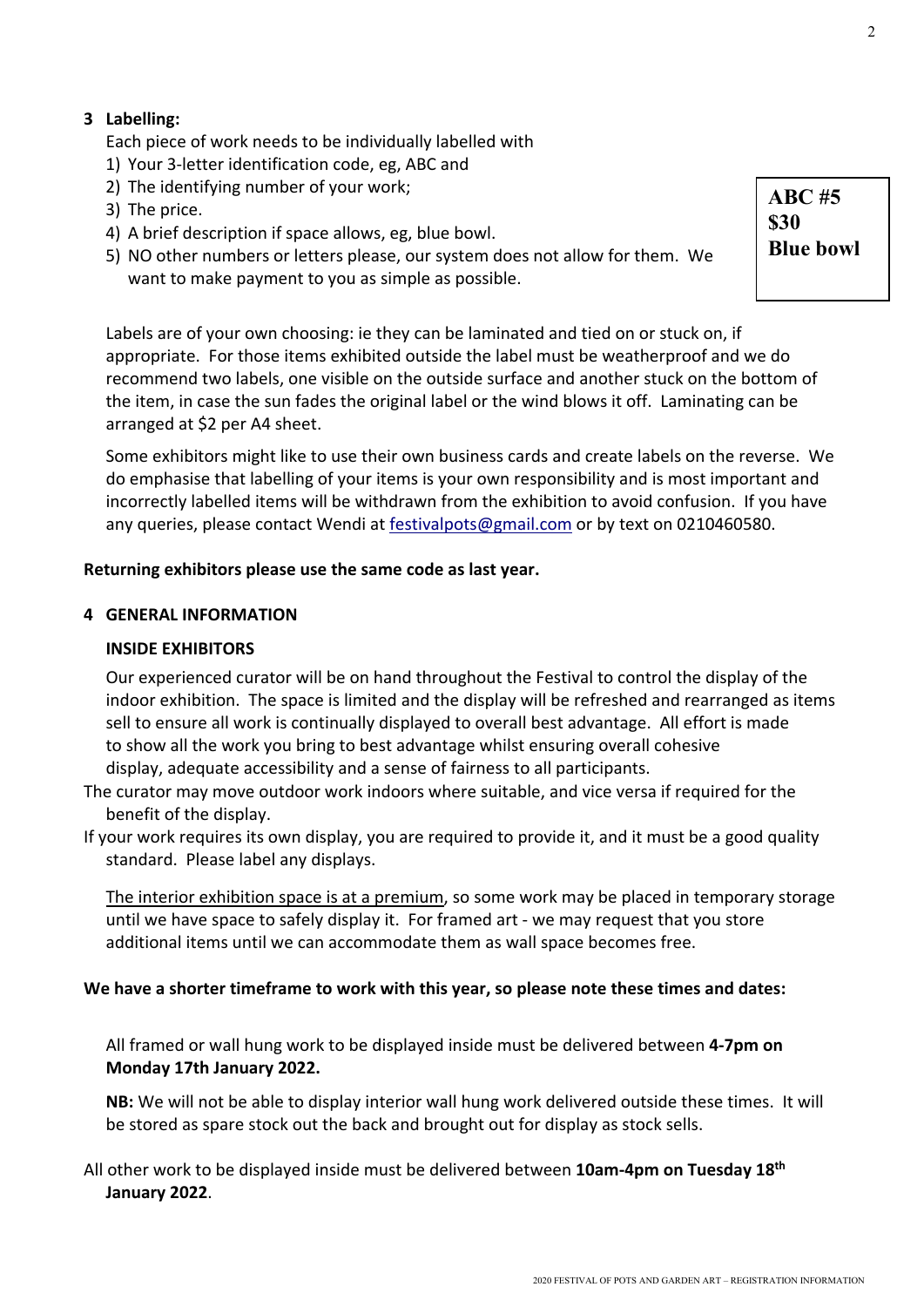You will be required to unpack your fully labelled items in the designated area and then leave them in the safe hands of our curator and team. It is important for the smooth running of the Festival that you remove all packaging materials you bring with you and trust the direction of the curatorial team.

 **NB:** It is important that if, after this initial delivery of work, you have any additional items to be added to your Registration Form, that you please contact the Registration Clerk to ensure that these additions are made to your form at the sales table.

Exhibitors who live outside of the greater Wellington area and who have work that is required to be delivered at different times can contact Caitlin – otakipotteryclub@gmail.com - with the following information:

NAME: ADDRESS: DESCRIPTION of your work AREAS where you would like your work is to be displayed PREFERRED DELIVERY TIME – as indicated above.

# **OUTSIDE EXHIBITORS**

Outside exhibitors position and display their pots in a designated part of the garden. The Festival convenor reserves the right to direct or rearrange exhibits as required. You must supply your own tables/benches/shelves/plinths for display. These display items need to be of a good quality standard and will need to be self-supporting, stand-alone outdoor structures.

Your initial delivery of work to the garden should occur either between **4-7pm on Monday 17th January 2022,** or between **10am-4pm on Tuesday 18th January 2022 or 10am-4pm Wednesday 19th January 2022.** If you are delivering indoor work at these times, it will be considered spare stock. See above for indoor work delivery times.

You will be directed to available areas of the garden in which to display your work. You are permitted to bring further items for sale and to continue to re-position your display over the course of the Festival, but it is very important that if, after your initial delivery of work, you have any additional items to be added, please contact the Registration Clerk to ensure that these additions are made on your form at the sales table.

Help will be available with transporting outside work to the designated area as vehicle access is limited. Look for someone in high-viz vest.

#### **COMMISSION RATE**

There will be a 25% commission charged on the retail price of all items sold. This will be calculated at the time of sale. Full details of work sold and payments will be sent to you once the Festival is over, and approximately two weeks after the final day. We are GST registered.

#### **BIO**

If you would like to include a bio to be displayed alongside your work please attach your own design to your registration form, and please ensure you have ticked the appropriate box on your Registration Form regarding permission to give your details to members of the public.